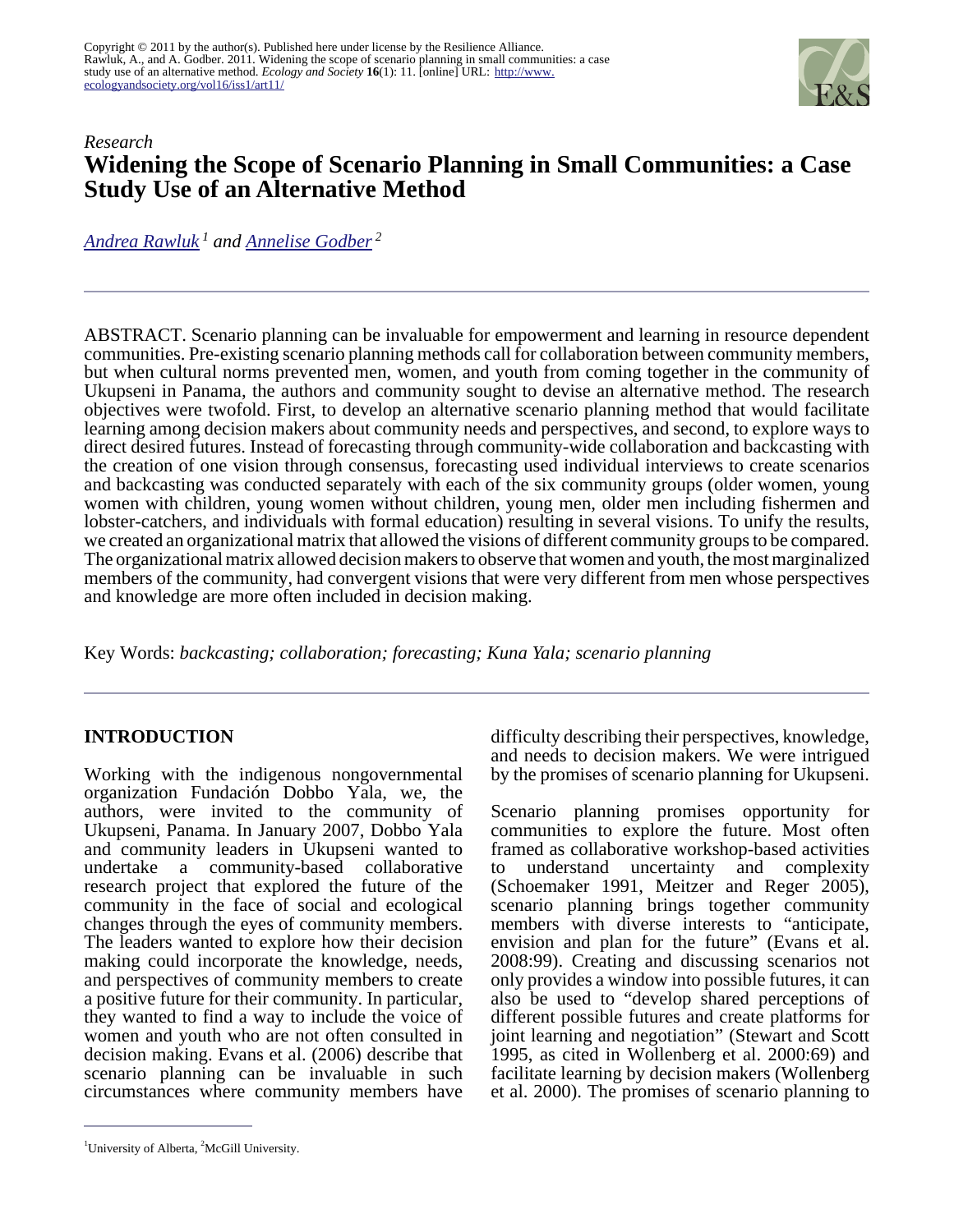explore the future and for learning among decision makers and community members closely matched the needs of the leaders in Ukupseni.

Although enthusiastic at the opportunities of scenario planning, community and Dobbo Yala leaders found that without changes to the methods, Ukupseni would not be able to utilize them. Because of the fact that scenario planning calls for participation in a community-wide discussion of knowledge, perspectives, and intuition to reach consensus (Evans et al. 2006, 2008, Biggs et al. 2007, Fabricius et al. 2007), cultural norms that allowed neither women and men nor elders and youth in Ukupseni to meet and discuss together in public would prevent its use. Furthermore, when brainstorming with community and Dobbo Yala leaders, even if collaboration was attempted in a community-wide workshop as prescribed in preexisting methods, they were certain that most participants would not be able to honestly present their knowledge, perspectives, and needs as would be desired. Thus, collaboration would be challenging in a scenario planning process for Ukupseni. This concern, however, is not unique to Ukupseni and has been previously acknowledged. Some studies have shown that collaboration and consensus does not achieve equitable representation (Caroll and Ratner 1994, Escobar 1997) and often one voice or one group will dominate the discussion, reducing the diversity of viewpoints expressed. Kok et al. (2006) described from their work that not all participants were equally represented in their workshop process. Wollenberg et al. (2000) also describe possible limitations in having different community members and stakeholder groups participating in open discussion together because of community power relations. Collectively we needed to pursue an alternative route to collaboration that would support social learning for community decision makers.

The social learning desired by community leaders is achieved from scenario planning by way of different community members being able to discuss their mental models. Mental models consist of the knowledge and perspectives that govern the way that each person perceives the social and environmental world around them. They also direct how a person might perceive the future and in such are important to scenario planning (Wack 1985*a*, Schwartz 1991). Collaboration is considered essential to learning from mental models because participants can observe different ways of seeing,

thinking, and doing. In the face of difficulty with collaboration because of community social norms, this research needed to explore an alternative way to share the mental models of community members that would support the social learning of decision makers in scenario planning.

The needs of the community of Ukupseni were the priority of this research, yet we believe that the lessons and implications of this research are pertinent to a broader community of scenario planners and decision makers. First, our research demonstrates that pre-existing scenario planning methods may have important practical limitations that unintentionally circumscribe the number of communities that can use them. As in Ukupseni, other communities may face limitations to collaboration for cultural, geographical, logistical reasons. These limitations could prevent the use of scenario planning in such communities. Second, we highlight that the process of community-wide collaboration and consensus called for in scenario planning may not always be the optimal way to include all community perspectives. Perhaps most importantly, when scenario planning is being used to foster community social-ecological resilience, this research draws attention to questions such as resilience for whom, and furthermore, resilience representing whom? We propose a method that can help when dealing with such questions by highlighting the voices of individual community groups to be implicated in decision making and planning.

#### **The community of Ukupseni, Kuna Yala**

The community of Ukupseni, also known as Playón Chico, is in the indigenous territory (comarca) of the Kuna. The comarca Kuna Yala is a semiautonomous territory located on the Caribbean coast of Panama. It comprises both terrestrial and marine ecosystems with 364 small islands of varying size, and a coastal landmass. According to the national census at the time of scenario planning in Ukupseni, approximately 32,500 Kuna reside in the comarca in 49 island communities (Ventocilla et al. 1995, CNPV 2000). Ukupseni is one of these island communities (Fig. 1).

Comarca Kuna Yala's semiautonomous status, with respect to Panama's federal government, ensures Kuna have full decision making power in the management of natural resources, culture, and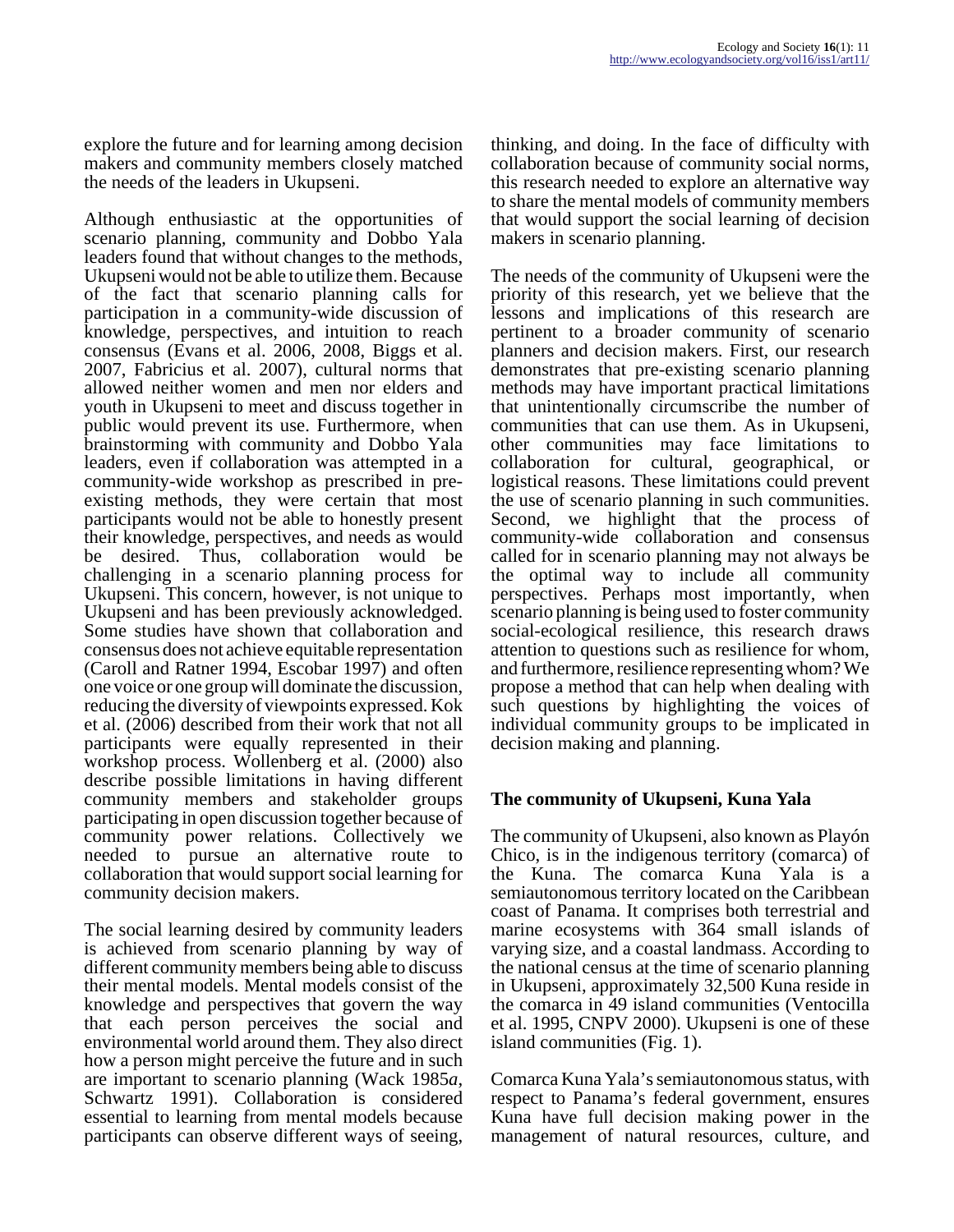

### **Fig. 1.** Map of comarca Kuna Yala and the island of Ukupseni.

economy. Howe (1986) describes Kuna Yala as having strong social and political unity. Leadership in Kuna Yala is organized with three elder male leaders (sailas) who meet with men and women biweekly in separate groups to discuss community affairs. This same structure exists in each community in Kuna Yala. Regularly the sailas from one community travel to meetings with other sailas from across the comarca. These meetings are an opportunity for discussion and learning between community sailas and to inform the decision making of the head sailas responsible for the entire comarca. This decision making control and consultative leadership lends itself to the process of scenario planning, where this research aims to support the learning of decision makers within a pre-existing leadership structure.

Community members in Ukupseni describe that they have witnessed significant social and ecological changes in the last 50 years. The number of people living in Ukupseni has doubled over this time to nearly 2000 people (E. Ramirez, *personal communication*). At the same time, communities across the comarca have become a part of the global economy by selling two main natural resource

products, coconuts and lobster, to Colombian and Panamanian merchants. Although the sales of coconut have decreased from what they were in the past, lobster is sold to dealers in Panama City and is the main source of income in the comarca. This trade began in the 1970s when lobster stocks were plentiful (Castillo and Lessios 2001). At present, however, the comarca is experiencing a dramatic decline in lobster stocks (Castillo and Lessios 2001) and it is believed that marine resource stress is significant and approaching critical levels (Alvarado 1995). Exploring what community members see as possible alternatives to the economic dependency of lobster was one motivation of leaders to explore the future through scenario planning.

Kuna Yala is further integrated in the global economy through international tourism and trade with Colombian merchants. Tourism brings visitors from across the world providing important income to the comarca (Ventocilla et al. 1995). Ukupseni is a particular tourist destination because of two hotels on islands near the community that welcome visitors. Tourists and international dealers can purchase traditional tapestries called mola that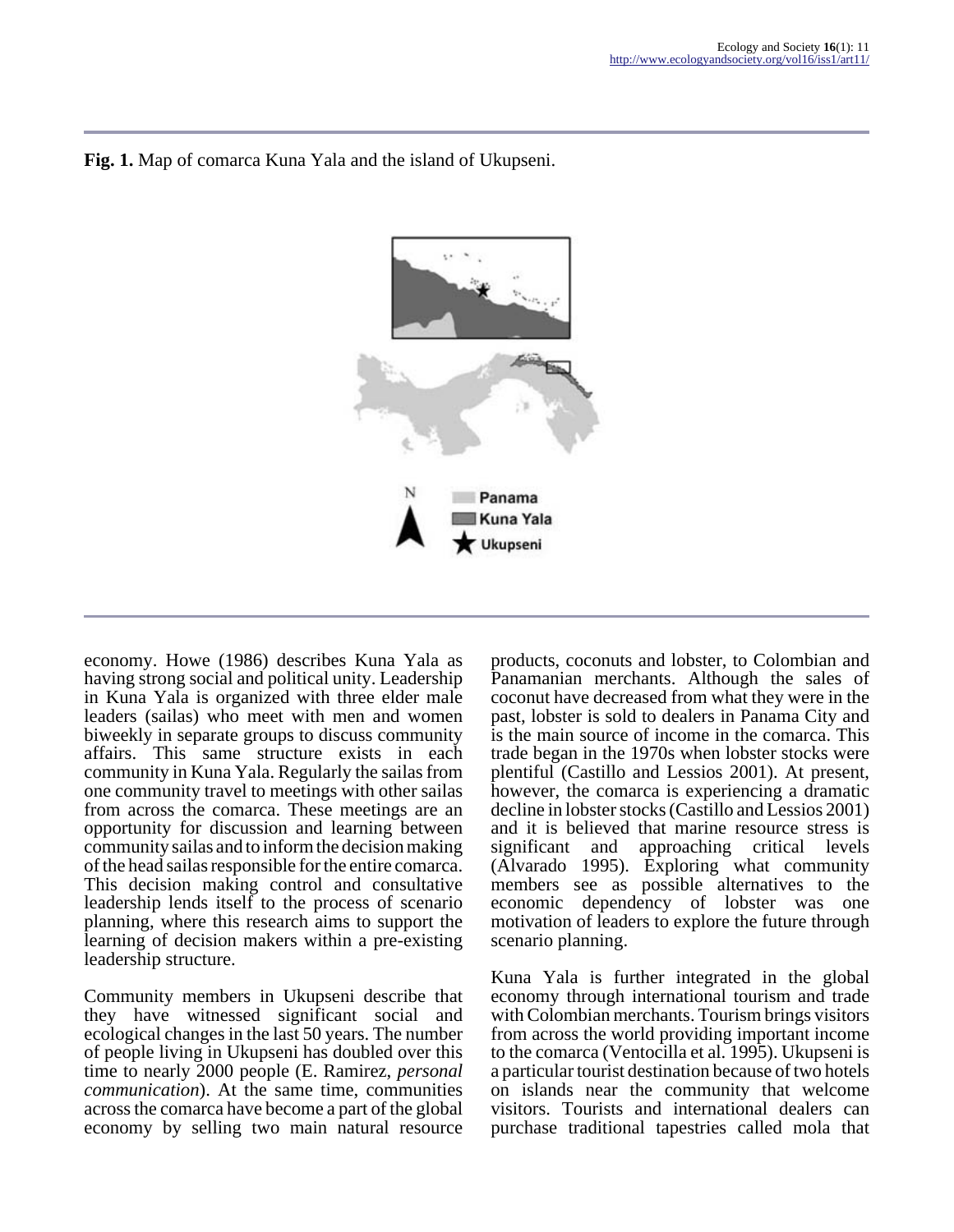women sew (Tice 1995). Trade with Colombian merchants brings food, alcohol, and other supplies to Kuna communities. The livelihoods and subsistence of community members is closely tied to local and global trade.

One reason that Ukupseni leaders were interested in scenario planning was to better understand the knowledge, perspectives, and experience of youth in the community. Along with community elders in Ukupseni, Chapin (1994) and Tice (1995) describe how the globalization of Kuna Yala communities is provoking a social and economic transition in the comarca away from subsistence livelihoods. Leaders recognized that youth provide a key window into the future of their community, and although there is an apparent disconnect between generations and a transition in Kuna identity (Chapin 1994), there is also a remarkable opportunity for discussion, learning, and community planning with youth. They suggested that scenario planning could make a valuable contribution to learning among different community groups, and across gender, education, livelihood, and generations.

# **METHODOLOGY AND METHODS**

#### **Scenario planning**

A scenario is a snapshot of the future that can either be a reflection of how the future could be or how it is desired to be. The building of scenarios is used to direct planning, policy, and decision making in both the corporate world (Becker 1983, Wack 1985*a,b*, Mietzner and Reger 2005) and in resource management since the 1970s. Over the last decade, small resource dependent communities worldwide, like Ukupseni, have explored scenario planning.

Scenario planning has its foundations in structural functionalism (Schwartz 1991). Also referred to as systems theory, a structural functionalist perspective observes and maps the social world as a system of organized entities that contribute to the functioning of the whole (Parsons 1951, Babbie and Benaquisto 2002). Scenario planning relies both on this visual representation of the social and ecological system as a tool for discussion, planning, and learning (Peterson et al. 2003, Evans et al. 2006, Fabricius et al. 2007) and this theoretical assumption that society is an observable system.

In the context of resource dependent communities, scenario planning has its methodological foundations in community-based collaborative research (CBCR). The process and goals of scenario planning in fostering participation, learning, empowerment, and collaboration with a community (Wollenberg et al. 2000, Evans et al. 2006, 2008) is parallel to those of CBCR (see Israel et al. 1998, Strand 2003). Israel et al. (1998:78) outline some of the pillars of community-based collaborative research as: "1. Recognizing community as a unit of identity; 2. Building on strengths and resources within the community; 3. Facilitating collaborative partnerships in all phases of the research; 4. Integrating knowledge and action for mutual benefit of all partners; 5. Promoting a co-learning and empowering process that attends to social inequalities; 6. Involving a cyclical and iterative process; 7. Observing a topic from both positivist and ecological paradigms; and 8. Disseminating findings and knowledge gained to all partners." The connection of scenario planning to CBCR highlights collaboration and accountability in the research process.

In light of the numerous approaches to scenario planning, Wollenberg et al. (2000) review the scenario planning literature and summarize the common process of scenario planning methods. They further engage this summary as a methodological basis for scenario planning with small resource dependent communities. This process occurs in four stages: "1. Definition of the purpose of the scenarios. 2. Information about a system's structure and major drivers of change. 3. Generation of the scenarios. 4. Implications of the scenarios and use by decision makers" (Wollenberg et al. 2000:68). We borrow this summary in developing an alternative method with Ukupseni.

Two complementary processes, forecasting and backcasting, are used to explore the future with resource dependent communities (Evans et al. 2006). Both processes create scenarios; forecasting describes a possible future and backcasting describes a desired scenario either in written or narrative form, or both. Forecasting starts from the present to outline plausible and possible futures and backcasting, or visioning, starts from an ideal future point and works backward to the present (Robinson 1990, van Notten et al. 2003, Evans et al. 2006, Kok et al. 2006). The strength of forecasting is that it gives community members an opportunity to visualize how their community might be in a set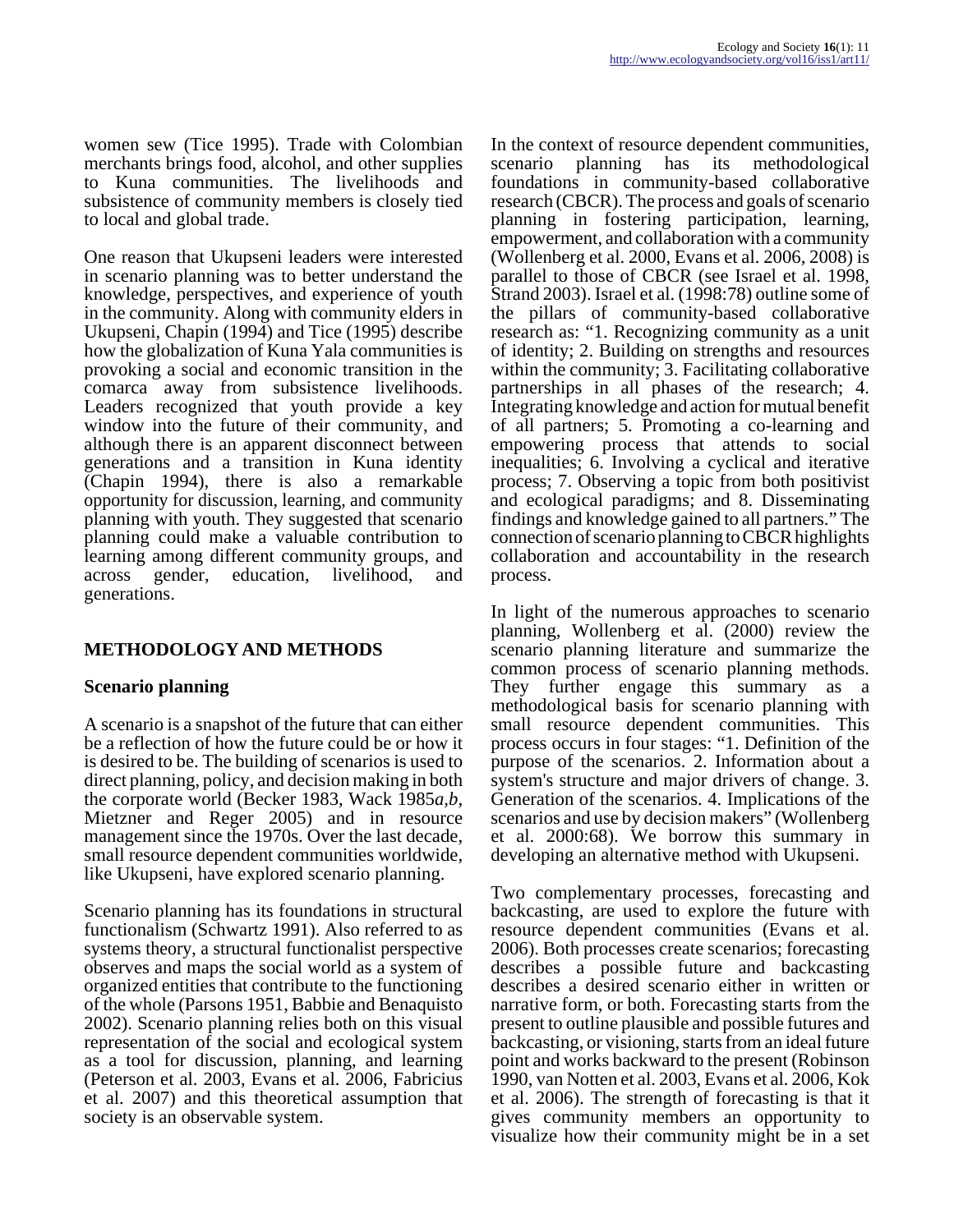time period considering different changes, whereas the strength of backcasting is that it gives community members the opportunity to identify how they would like to see the future, and from this to plan pathways for achieving it (Biggs et al. 2007). We will combine forecasting and backcasting in Ukupseni as a way for the community to explore how it could be in the future, as influenced by different changes, and to represent how different community groups wish to see the future when the representation of those wishes might have otherwise been silenced.

Although a collaborative and collective communitywide workshop approach is called for with resource dependent communities, there is a breadth of scenario methods. Scenarios can be generated in a group context with stakeholders, or they can be expert led and constructed based on data collected in either group or individual interviews by someone not from the community (Ratcliffe 2002). Qualitative and participatory methods for scenario planning are often most appropriate and accessible to small resource-dependent communities (Wollenberg et al. 2000) such as in Ukupseni, Kuna Yala.

#### **Methods: scenario planning in Ukupseni, Kuna Yala**

In Ukupseni, we weave together the scenario planning methods of resource dependent communities and combine forecasting and backcasting (see Wollenberg et al. 2000, Evans et al. 2006, Kok et al. 2006, Enfors et al. 2008). The first step in research planning is to outline the objectives of the scenario research (Wollenberg et al. 2000). Our objectives, as decided by Dobbo Yala and community leaders, were twofold. First, the objective was to develop an alternative scenario planning method that would support decision makers learning about community needs and perspectives, and second, to explore ways to direct desired futures. The leaders suggested that in place of community-wide collaboration for scenario planning, we meet separately with different community groups. Together, we outlined these groups to be: older women (over 25 years old); young women (15-25 years old) with children; young women (15-25 years old) without children; young men (18-25 years old); older men, fishermen and lobster-catchers (26-65 years old); individuals having received advanced formal education (IAFE) such as Kuna doctors, nongovernmental organization workers, and teachers.

The second stage presented by Wollenberg et al. (2000) is to collect information about a system's structure and identify major drivers of change. We did this by conducting individual semistructured interviews with participants across community demographics. A community translator was employed to translate interviews from Kuna to Spanish. All material was textually transcribed in Spanish and later translated into English. The qualitative data were then coded (Riessman 1994) to identify drivers and uncertainty themes. In our research a theme was labeled uncertain based on Enfors et al. (2008) "either if many participants were uncertain about how it would develop, or if they disagreed about how it would develop". To illustrate the identification of the uncertainty theme 'education system' from the data, some older women participants described that the ability of young people to support themselves and their families was drastically limited because of their attendance at government controlled schools and was reducing the capacity of Kuna to retain their traditions. Conversely, some young women participants said that education was a vital part of creating opportunity for future generations. From both cases, it was evident that education had a part to play in the future of the community, although its precise role was uncertain. To illustrate the identification of the 'community orientation' driver of change from the data, some older women who were interviewed asserted that when the community started thinking about life beyond their community and the comarca, the quality of life of people went down. Likewise, when community members started trading, the influences from the outside started weakening the presence of their traditional culture, they said. Conversely, men interviewed who fished and caught lobster described how the well-being of the community depended on social and economic interaction with the wider world. Despite their opposite opinions, it was evident that the orientation of the community either inwardly or outwardly to the wider world would change the future of the community and thus was identified as a driver. We only explored drivers that could be controlled by decision makers in order to serve the objective of community leaders exercising their agency.

The third step to the scenario planning process summarized by Wollenberg et al. (2000) is to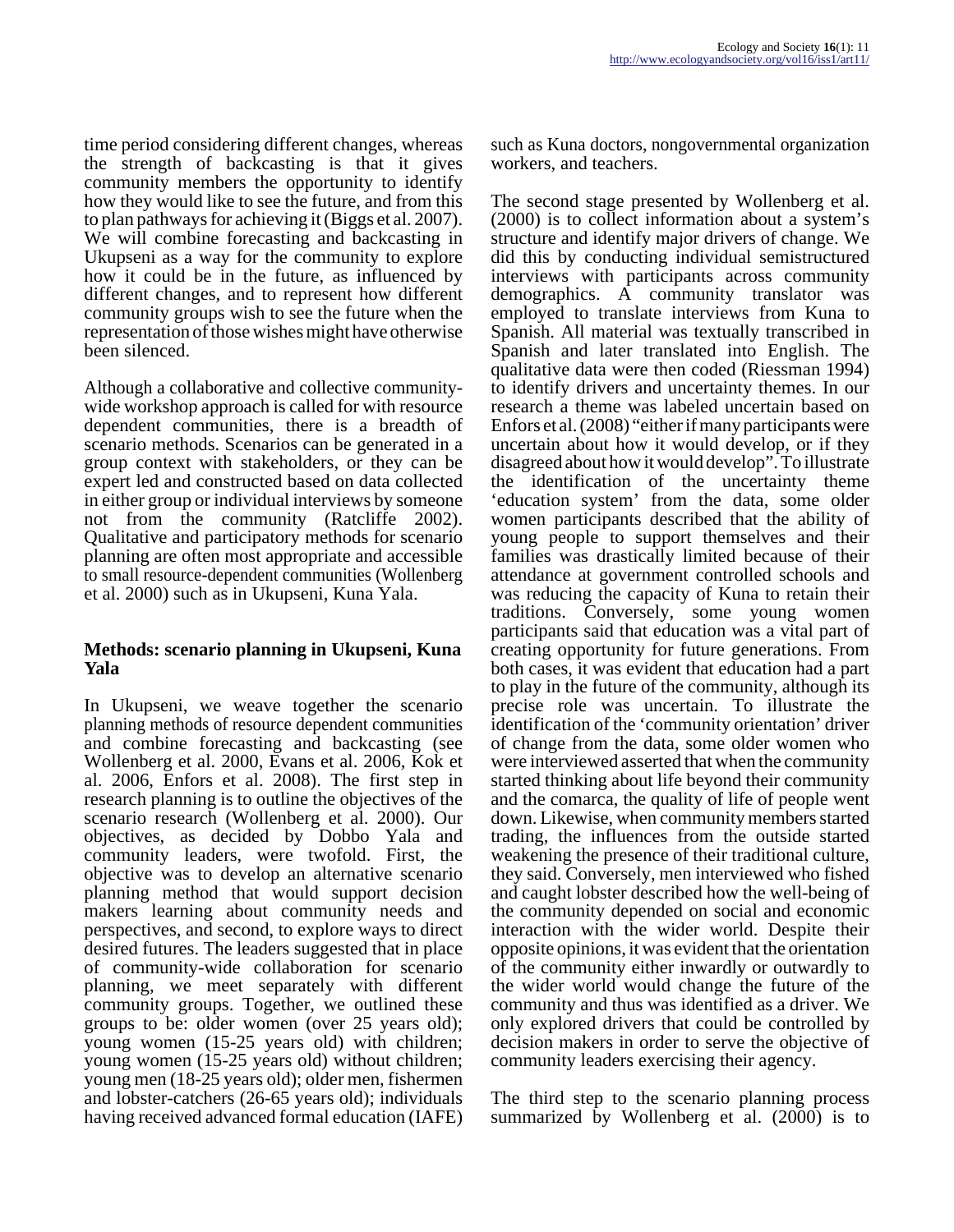generate scenarios. We, the authors, created these scenarios from themes that were identified from interview data in order for the scenarios to be consistent and comparable (Lebel et al. 2005). While using storylines from community-generated scenarios in research with a small resource dependent community, Enfors et al. (2008:49) "broke down and restructured the scenarios according to [identified] themes...[so that] defining characteristics were amplified to sharpen the contrasts between them". This analysis and organization of themes in scenarios was foundational to our process as well, although we created the storylines in our research from interview data. We organized the drivers and uncertainty themes in what we have called the Vision Scenario Matrix (VSM). This type of matrix has been used in other circumstances to create scaffolding for the development of scenarios (Schwartz 1991, Carpenter et al. 2005).

It was at this point of the process that we combined forecasting and backcasting methods and explored an alternative to community-wide collaboration. Evans et al. (2006), Kok et al. (2006), and Patel et al. (2007) outline backcasting, or visioning, as bringing community members together to discuss their hopes and dreams for the future and collectively formulate through consensus one desired future scenario, or vision, in a workshop. Instead of using consensus to form one vision in one community-wide workshop, we facilitated different community groups in separate workshops to each form a vision, thus resulting in several visions, or one from each community group. We first established 25 years as the time frame of the desired future, and then participants discussed how they would like to see their future in that time frame. Each workshop took place over the course of one morning or afternoon. Most participants were unable to attend a longer workshop period, so a single half-day workshop was considered the most appropriate format. In each workshop, participants discussed and narrated one ideal future that they would wish for their community. As workshop facilitators, we posed such questions as: "How would you like to see the future of Ukupseni, considering land use, ocean use, culture, education, and economy?" We guided the discussion so that all of the uncertainty themes from the scenarios would be covered and the visions would be comparable.

During the workshops, we also presented and discussed the forecasting scenarios that had been created to receive feedback. Suggestions were incorporated into future iterations of the scenarios. Next, the forecasting scenarios were laid in the scaffolding of the scenario matrix wherein they were described based on their formational drivers and uncertainty themes. At the same time, the visions were coded into and analyzed based on the uncertainty themes of the scenarios. These uncertainty themes formed the point of linkage between scenarios and visions. The purpose of this stage was so that community leaders could consider what possible futures Ukupseni could face, how the visions of different community groups compared to each other, and what possible scenarios each vision mostly closely represented. Through this process, community leaders could consider which drivers might support the realization of the visions of each community group.

The final stage of the Wollenberg et al. (2000) summary is applying the scenarios in decision making. We submitted the preliminary scenarios and visions to the community in the form of narratives with the first workshop participants in a second round of workshops and in two communitywide meetings. The visions, scenarios, and the linkages between them were discussed and amended as recommended by community members in the workshops. After these revision sessions, we presented the final results and lessons in two community-wide meetings. As Enfors et al. (2008) did at this stage, we gave both an oral version and a paper copy of the final report to community leaders and Kuna nongovernmental organizations active in Ukupseni. These reports included both the methodology and the results to hopefully support the future use and development of scenario planning in the community.

# **RESULTS**

We labeled the drivers 'management strategy' and 'community orientation.' They respectively were divided into being proactive or reactive and inward or outward. The five uncertainty themes were: cultural continuity, education system, land use, ocean use, and local economy (Table 1). The structured organization of this information in the VSM produced four scenarios. These scenarios are labeled: 'return to the past,' 'local sustenance,' 'trading with the known,' and 'global Kuna' (Fig. 2). 'Return to the past' has reactive management strategy and inward community orientation drivers. 'Local sustenance' has proactive management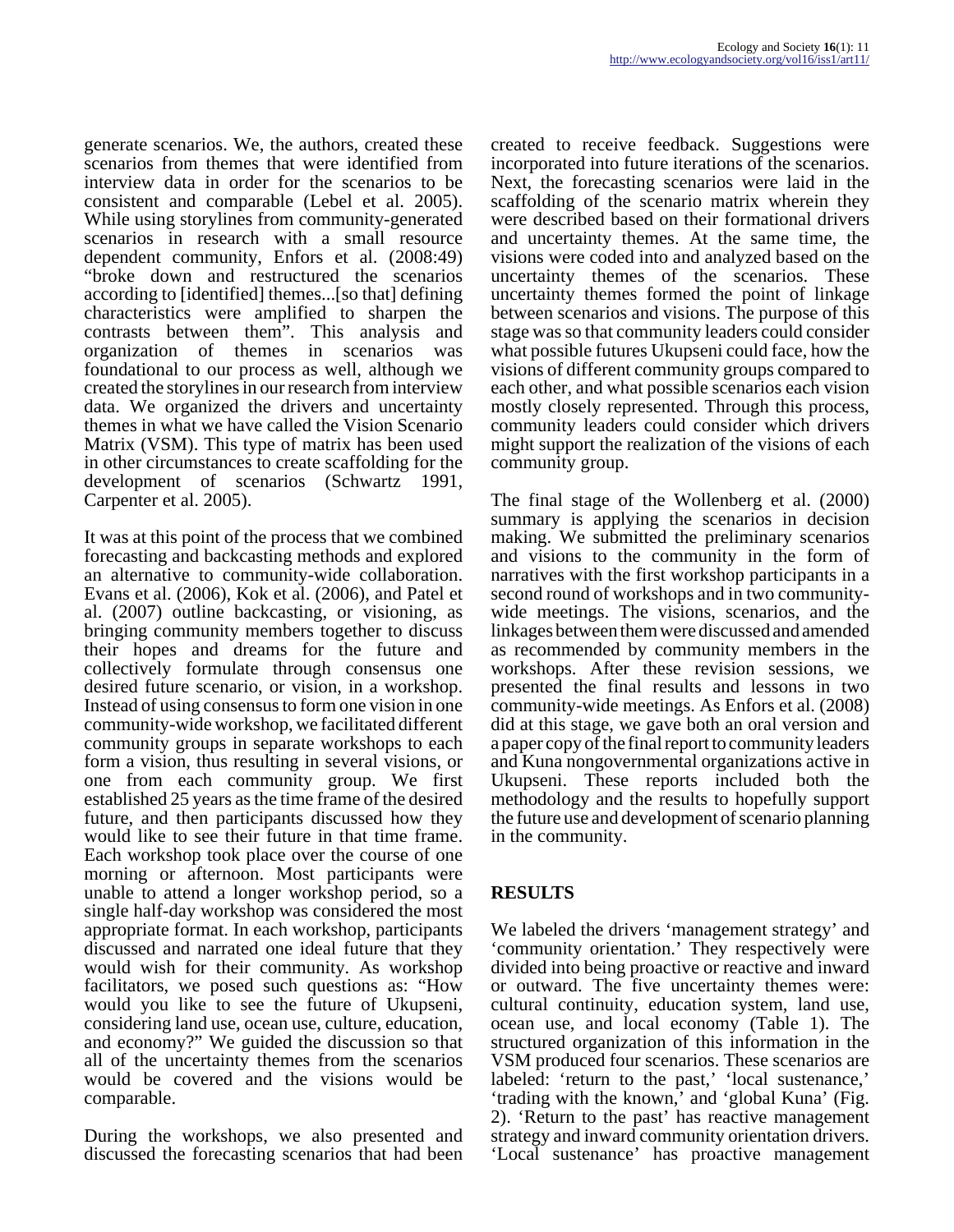strategy and inward community orientation drivers. 'Trading with the known' has reactive management strategy and outward community orientation drivers. 'Global Kuna' has proactive management strategy and outward community orientation drivers.

#### **Visions**

The vision of older women focuses on community and cultural organization, cooperation, and conservation. In this translated quote, one female elder described:

*In the past, money didn't interest us, we didn't buy sugar. Women went to the fields with the men. Today tourism brings in money and it goes back out quickly. There needs to be education on the mountain. If things go on this way, without education in the field, the future will be negative. Before, our grandfathers spent three days on the mountain and two days in the ocean. Today there is no lunch, the whole comarca is hungry. I want us to spend more time on the mountain and in the ocean, with the children, so that the children can know the taste of lobster.* (Anonymous female elder, 2007)

In the vision of older women, traditional culture and language (Dulegaya) is strong and without significant global influences. This vision includes informal education that is controlled by elders, focusing on traditional land use. The older women see traditional knowledge as managing ecosystems sustainably, and there is only a local economy.

The vision of young men focuses on both Kuna and global values and culture, and accessible formal education from the government that includes traditional knowledge, providing opportunity and choice. They want people to be able to support themselves and their families in the community while they continue to cultivate the land traditionally. There is high global trade of natural resources and tourism.

The vision of young women with children conserves Kuna culture and the environment with proactive and responsive decision making, and sees youth as having local and global opportunity. As described by Carolina Morales, the leader of the Ukupseni women's organization:

*My children have not tasted lobster or sea turtle. The company buys those. I would like the small airplane [that comes to the community every week to buy lobster and some other marine species] to be banned, so that the youth start fishing and working the fields. Now they don't work the fields and there is nothing to eat. The youth get used to the city when they go there to go to school. They forget the fields, and that food is not only something that you buy, but something you can produce.* (Carolina Morales, 2007)

In the vision of young women with children, education focuses on Kuna and global culture with an accessible Kuna university in the comarca that enables local research, knowledge, and collaboration with outside researchers. A mosaic of resource use reduces resource stress and diversifies the products available.

The vision of young women without children focuses on strong global trade without cultural planning where education is controlled by the Panamanian government and the community depends on marine resources. Land use decreases because they do not feel that anyone would want to work the land and that it is not important to the community.

Older men, fishermen, and lobster-catchers want to increase marine resource use, and export is the central feature in their vision. Roberto Herrera describes:

*I want my children to study but then come back to take over my finca* [plot of land], so we can work together on it. There used to be houses with several men to work the same finca, now we do it alone and it is hard to make enough money. Lobster and *mir* [a type of fish, called sábalo in Spanish, shad in English] bring in a lot of money, so it is important that my children learn to fish. It is good that we have the *veda* [3 month moratorium every year] to conserve the lobster. I want my children to study to understand this and when they are 12-15 years old they will come back and learn to fish and farm. (Roberto Herrera, 2007).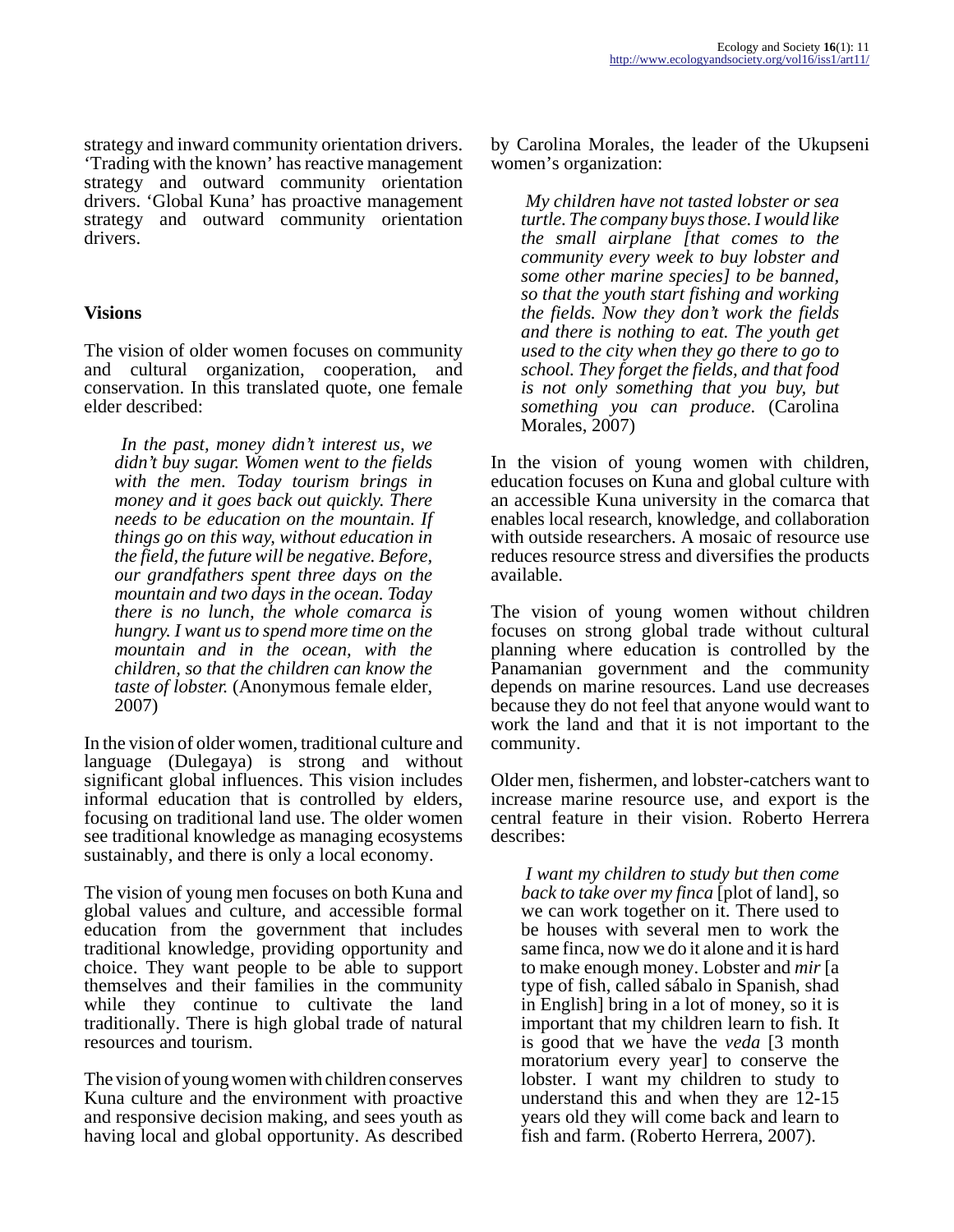**Table 1.** Description and explanation of the uncertainty themes that were analyzed from data collected in stage one with semistructured interviews.

| Description of Theme                                                                                                                                                                       | <b>Explanation of Uncertainty</b>                                                                                                                                                                                                                                                             |  |  |
|--------------------------------------------------------------------------------------------------------------------------------------------------------------------------------------------|-----------------------------------------------------------------------------------------------------------------------------------------------------------------------------------------------------------------------------------------------------------------------------------------------|--|--|
| The ability for the Kuna culture to remain<br>strong and adapt to social changes,<br>recognizing that continuity does not<br>necessarily imply adherence to specific<br>traditional norms. | Influences from other cultures as well as people<br>leaving the Comarca and sometimes returning<br>with different cultural influences, community<br>members described as changing how and how<br>many Kuna are engaging their traditional culture.<br>This is particularly strong with youth. |  |  |
| The presence and structure of a system of<br>formal education in the community.                                                                                                            | Since the Panamanian Government implemented<br>the Education System, community members<br>described changes to their culture and<br>community.                                                                                                                                                |  |  |
| How land is used and to what extent, for<br>example, in farming and hunting.                                                                                                               | Community members described different ways<br>and intensities for the community to use the land.                                                                                                                                                                                              |  |  |
| How the sea is used and to what extent, for<br>example, in lobster fishing and coral<br>extraction.                                                                                        | Community members described different ways<br>and intensities for the community to use the<br>ocean and its resources.                                                                                                                                                                        |  |  |
| Local economic organization, as well as the<br>manner and degree to which the community<br>chooses to interact with the external market<br>economy.                                        | Community members described the economy of<br>their community to have changed a lot in the last<br>25 years from being focused internally to export,<br>which in turn has greatly changed their<br>community.                                                                                 |  |  |
|                                                                                                                                                                                            |                                                                                                                                                                                                                                                                                               |  |  |

In the vision of older men, fishermen, and lobstercatchers, the Panamanian government is responsible for education, and it is accessible only through paying fees. This group saw marine resource use and land cultivation being the way of life for all Kuna. In this vision, Kuna enjoy the benefits of global influences on their traditional culture.

The vision of IAFE is that of an educated community that proactively manages culture and environment. Culture focuses on Kuna values and language while incorporating outside influences. Education is organized and managed in the community and a Kuna university supports community capacity, communication, and networking. Fishing is greatly decreased and land is increasingly cultivated. Nacio Herrera, the local director of a marine resource management organization explained:

*Everyone wants business, good business. [Question: "Business with foreigners?"] Yes, exporting. That way we would have investment. Investment for better equipment*

*and better education. The NGOs have the knowledge to advise on how to harvest lobster and fish without causing harm. They should have more consultations with fishermen.* (Nacio Herrera, 2007)

In this vision advanced by the IAFE group, community members cooperatively manage and profit from these resources. Trade is local and global and local traders organize into cooperatives.

The representation and summary of each vision through uncertainty themes is outlined in Figure 3 and their linkage to scenarios in Figure 4. Most visions, those of the IAFE, young women with children, and young men were closely tied to the scenario 'global Kuna'. Two visions, those of the older men, fishermen and lobster catchers, and young women without children linked with 'trading with the known'. The vision of older women linked to the scenario 'local sustenance'. No visions linked to the 'return to the past' scenario.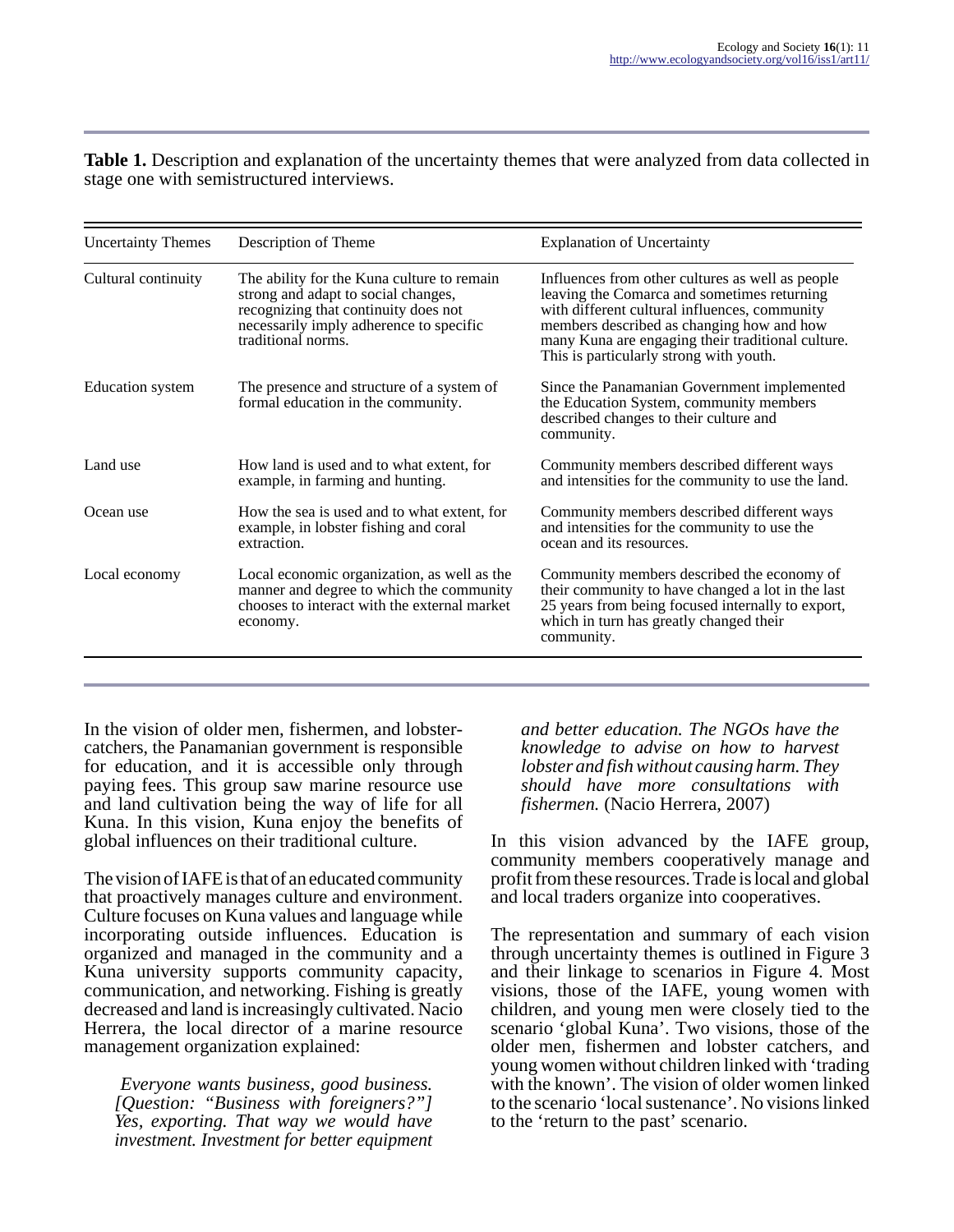

|                       |         | Management Strategy                                                                                                                                                                                                                                                                                                                                                                                                                   |                                                                                                                                                                                                                                                                                                                                                                                                                           |  |
|-----------------------|---------|---------------------------------------------------------------------------------------------------------------------------------------------------------------------------------------------------------------------------------------------------------------------------------------------------------------------------------------------------------------------------------------------------------------------------------------|---------------------------------------------------------------------------------------------------------------------------------------------------------------------------------------------------------------------------------------------------------------------------------------------------------------------------------------------------------------------------------------------------------------------------|--|
|                       |         | Reactive                                                                                                                                                                                                                                                                                                                                                                                                                              | Proactive                                                                                                                                                                                                                                                                                                                                                                                                                 |  |
| Community Orientation | nward   | Reactive Inward<br>'Return to the Past'<br>Cultural continuity: conservation of<br>knowledge and traditional practices.<br>Education system: informal education<br>Ocean use: present level fishing and<br>pollution<br>Land use: present level of land use for<br>local use farming.<br>Local economy: low to no interaction<br>with outside economy. Internal trading.                                                              | <b>Proactive Inward</b><br>'Local Sustenance'<br>Cultural continuity: adaptive and<br>conservative.<br>Education system: organized system<br>with Kuna focus<br>Ocean use: reduced fishing and pollution.<br>Land use: increased land use for local use<br>farming<br>Local economy: organized cooperative<br>use of resources, with products from the<br>community stay within.                                          |  |
|                       | Outward | <b>Reactive Outward</b><br>'Trading with the Known'<br>Cultural Continuity: high incorporation<br>of external values and cultural aspects.<br>Education system: controlled by<br>Panamanian Government<br>Ocean use: increased fishing for<br>external sale.<br>Land use: increased land use but not for<br>internal sustenance. Land use for export.<br>Local economy: high external trade,<br>less internal management of exchange. | <b>Proactive Outward</b><br>'Global Kuna'<br><b>Cultural continuity: adaptive</b><br>Education system: organized system with<br>both Kuna and external focus.<br>Ocean use: reduced fishing for external<br>sale<br>Land use: increased land use for both<br>internal use and external sale.<br>Local economy: organized cooperative<br>use of resources, with products remaining<br>in the community and being exported. |  |

# **DISCUSSION**

The results suggest that perhaps collaboration and consensus are not always the optimal strategy to represent heterogeneous voices. The alternative method that we present facilitates the expression of the needs, perspectives, and wishes of each community group, including those less assertive or more marginalized. It also creates an opportunity to have more people voice their opinions comfortably. The alternative method provides information for decision making and research that recognizes the heterogeneity of communities rather than risking misrepresentation by focusing on achieving a supposed consensus.

Although we have focused on the limitations to community-wide collaboration, there may be benefits that outweigh these limitations. There is the risk, as outlined in the beginning of this paper, that collaboration may not allow for some community voices to be heard. However, Wollenberg et al. (2000) and Evans et al. (2008) suggest that this barrier should be overcome, because collaboration can lead to breakthroughs in communication and community cohesion. The process of understanding other members' mental models could be vital for the social growth of a community.

Although this alternative method can represent the visions of community members in an organized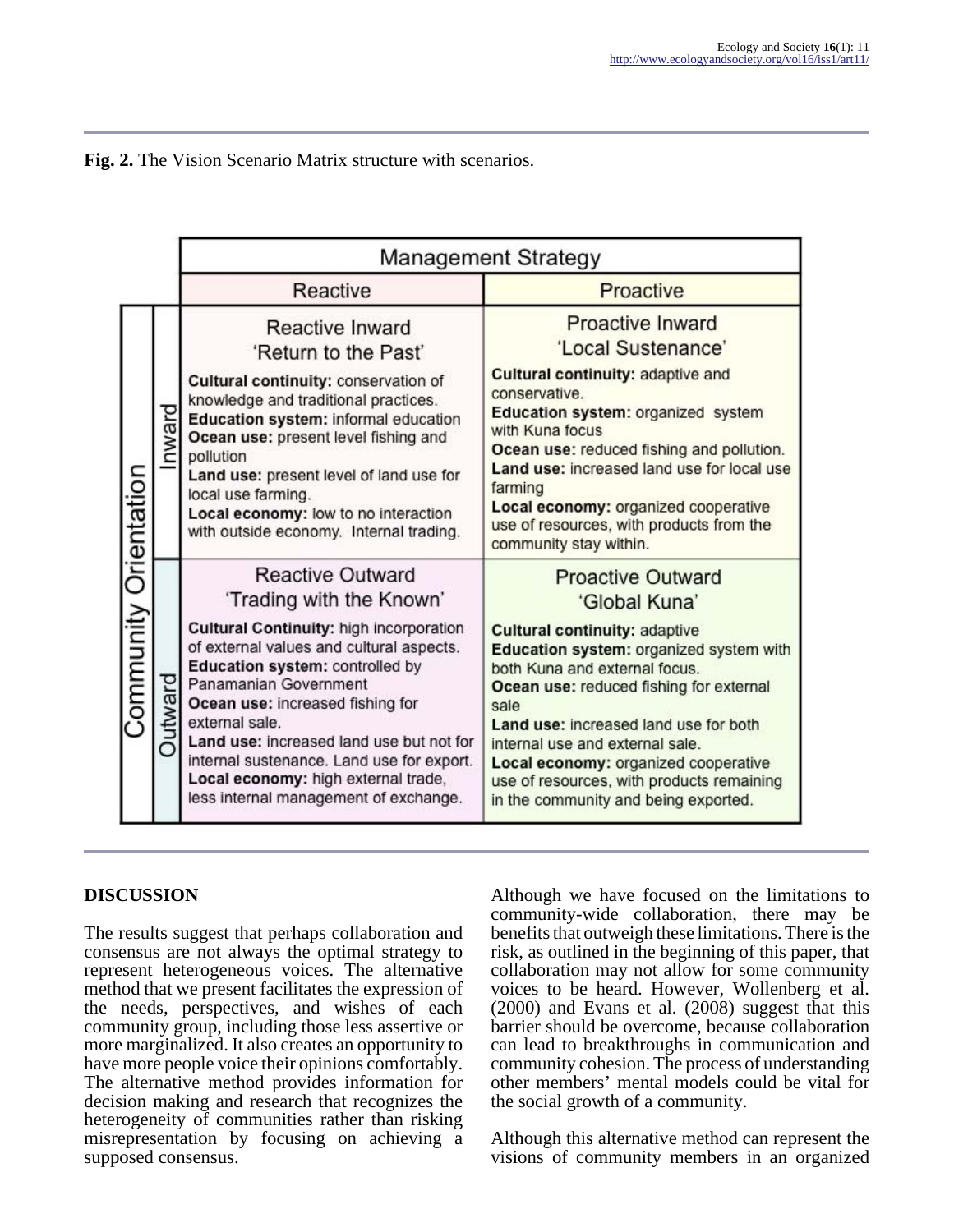**Fig. 3.** The coding of visions in a Vision Comparison Table with uncertainty themes to later be linked to scenarios. IAFE = individuals with an advanced formal education.

|                            |                                                   | <b>Uncertainty Themes</b>                    |                                                 |                           |                          |                                             |  |
|----------------------------|---------------------------------------------------|----------------------------------------------|-------------------------------------------------|---------------------------|--------------------------|---------------------------------------------|--|
|                            |                                                   | <b>Cultural</b><br>continuity                | <b>Education</b><br>system                      | Ocean<br>use              | Land<br>use              | Local<br>economy                            |  |
| Group Visions<br>Community | Older women                                       | Conservative                                 | Informal<br>education.<br>Kuna focus.           | Reduced<br>fishing        | Increased<br>land use    | Only<br>internal<br>trade                   |  |
|                            | Young men                                         | <b>Focus on Kuna</b><br>& external<br>values | Organized with<br>both external &<br>Kuna focus | <b>Reduced</b><br>fishing | Present<br>land use      | High<br>external<br>trade                   |  |
|                            | Young<br>women<br>with children                   | <b>Focus on Kuna</b><br>& external<br>values | Organized<br>system & high<br>attendance        | Reduced<br>fishing        | Increased<br>land use    | Only<br>internal<br>trade                   |  |
|                            | Young women<br>without children                   | Increase<br>external<br>incorporation        | Informal<br>education.<br>Kuna focus.           | Increased<br>fishing      | Decreased<br>land use    | <b>High</b><br>external<br>trade            |  |
|                            | Older men,<br>fishermen &<br>lobster-<br>catchers | Increased<br>external<br>incorporation       | Externally<br>controlled                        | Increased<br>fishing      | Decreased<br>land use    | High<br>external<br>trade                   |  |
|                            | <b>IAFE</b>                                       | <b>Focus on</b><br>Kuna &<br>external values | Formal. Kuna,<br>external & env.<br>focus.      | Reduced<br>fishing        | Increased<br>use of land | Cooperative<br>internal &<br>external trade |  |

format, it does not directly support social learning between community members as is called for in scenario planning (Wollenberg et al. 2000, Evans et al. 2006, 2008, Biggs et al. 2007). We did not focus workshop discussions on the visions with other groups to perhaps encourage learning, understanding, empathy, and communication between groups. Less focused community member learning is thus a limitation to this alternative. Although the objective was to support the learning of community leaders, an additional step could be included in future uses of this alternative method to support community member learning, one where community groups would discuss the different scenarios in greater depth and the visions of different community groups to foster greater understanding throughout the community of wishes, needs, and mental models.

In reflection, we recognize that scenarios can never capture all aspects of the future whether they are expert-generated or through community consensus. For example, in this research, where we as authors identified uncertainties and discussed them with community members, we only indirectly touched on the themes of tourism and population in the scenarios by way of the uncertainty theme "local economy." These could have been stand-alone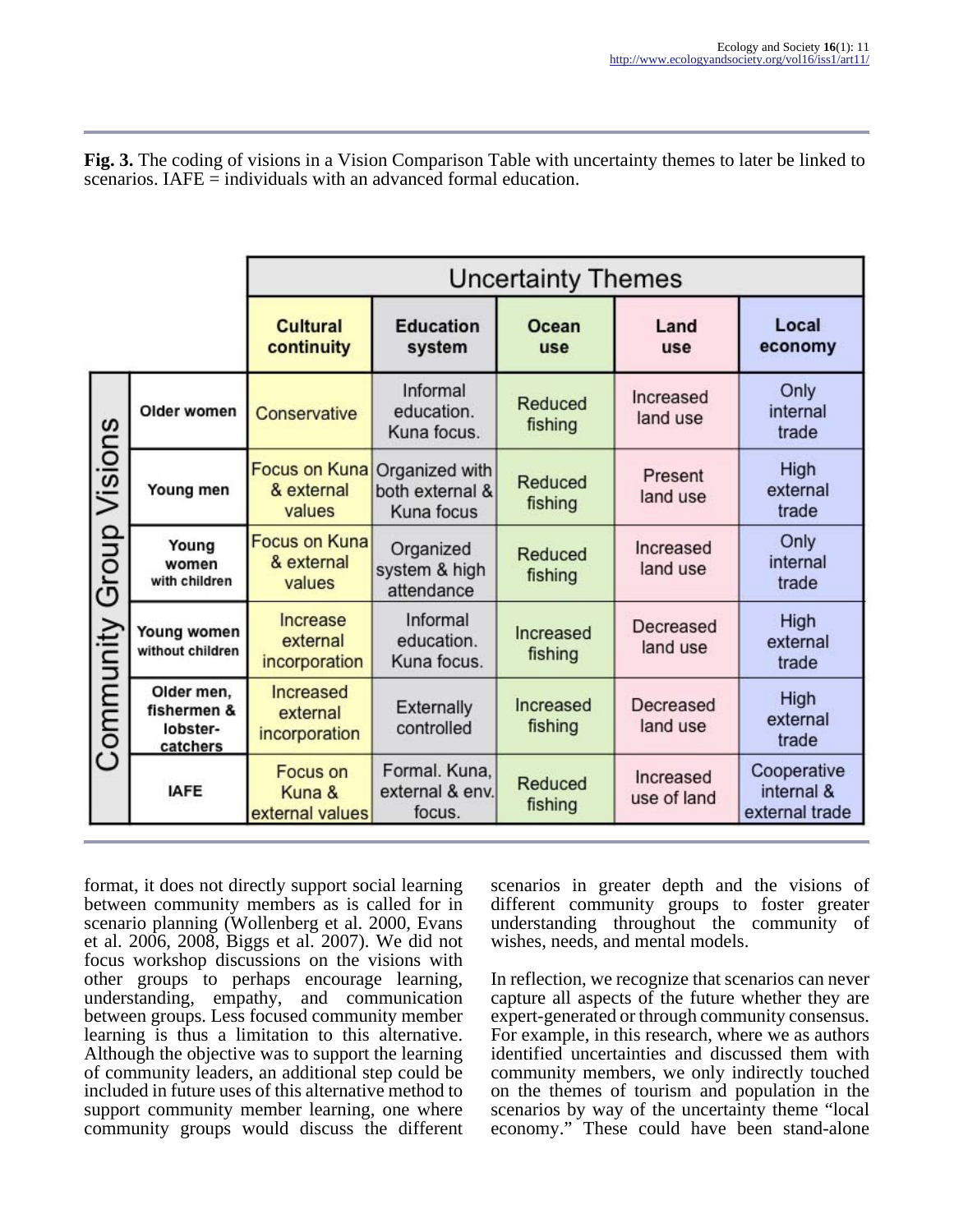

**Fig. 4.** Visions linked to scenarios arranged in the Vision Scenario Matrix structure. IAFE = individuals with an advanced formal education.

uncertainty themes, which demonstrates a limitation in creating scenarios in this way and potentially missing important contributions.

There is room for growth from this work, and we feel that it could provide further insights into combine pre-existing<br>with our presented collaborative methods with our presented alternative forecasting and backcasting method. Such research could compare similarities and differences between participants' willingness to express their desired futures as well as their knowledge and intuition in community-wide collaboration vs. more intimate community group discussion. Although we did not try this comparison in Ukupseni because the community and Dobbo Yala leaders advised us not to, we wonder if a preexisting collaborative method and the proposed alternative method in a community such as Ukupseni would show the same results, i.e., the same most popular vision and consensus vision. Our experience and results suggest that the different methods would probably not have shown the same result in Ukupseni. This is because it was the voices of the least directly influential community groups,

youth and women, that united to describe remarkably similar visions. In a collaborative process, we feel that it would have been much less likely their voices would be heard.

The CBCR that was conducted in Ukupseni was planned as research with a fixed start and end point. In the time since the research was conducted, we do not know to what extent the community carried forward the work that we did together. Community members and local Kuna nongovernmental organization workers had expressed firm intentions and enthusiasm to put the work to use in resource management planning. However, we, the authors, have been unable to return to Ukupseni to follow up on the project and see what, if any, use the community members and Dobbo Yala leaders have made of this work. The challenge of ensuring full implementation of results beyond the limited research time frame is common to CBCR, and addressing it remains an issue for all future research that is collaborative and community-based (Minkler 2005). Redirecting research to have the logistical, motivational, and financial resources to put the work into action will be crucial to all CBCR. Although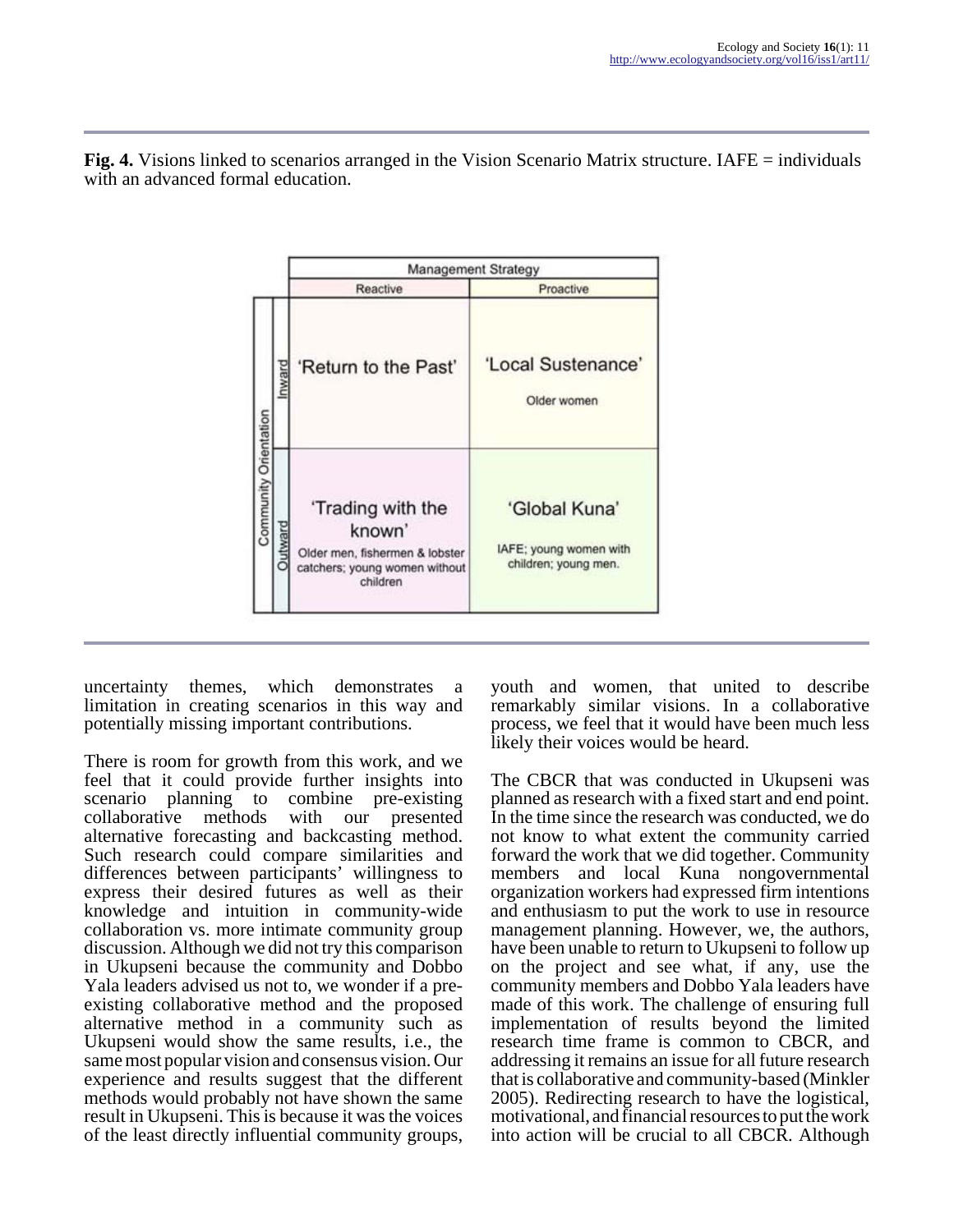we cannot report on the long-term effectiveness of this research, it is our hope that sharing the learning experiences from this project will inspire those working with scenario planning in general, and community leaders in Kuna Yala and Panama in particular, to be creative, persistent, and attentive to the needs of participants in scenario planning and decision making.

# **CONCLUSIONS**

Building upon previous research, we explored scenario planning as an important learning experience for resource dependent communities. When a community could not participate in the community-wide collaboration called for in scenario planning, we presented an alternative method that could represent the needs and wishes of diverse community groups. This paper considered the assumption in scenario planning that consensus and collaboration is the best route from which to plan for the future and suggested otherwise. We explored the possibility that representation can also be achieved through highlighting differences of opinion, wishes, needs, and knowledge. We suggest that our proposed alternative need not be a stand-alone method, but rather one to be used to complement other ways of exploring the future. We hope that it makes the tool of scenario planning accessible to a wider breadth of circumstances and helps to facilitate the development of creative discussion and solutions in the face of uncertain futures.

*Responses to this article can be read online at: [http://www](http://www.ecologyandsociety.org/vol16/iss1/art11/responses/).ecologyandsociety.org/vol16/iss1/art11/ responses/*

#### **Acknowledgments:**

*We are enormously grateful for the ongoing effort and dedication from the anonymous reviewers through the process of revising our manuscript. We wish to express our gratitude to Sr. Luis Layans of Ukupseni for consultation and translation services during our research. We sincerely appreciate the invaluable support of Dr. Elena Bennett, Dr. Ciara Raudsepp-Hearne, Dr. John Godber, Marie-Claude Roy, Ali Jones, Christopher Lyon, April Kinghorn, and other reviewers with previous versions of this*

*manuscript. This paper is based on research undertaken by the authors as independent undergraduate research while students in the School of Environment at McGill University during the Panama Field Study Semester. We wish to further thank Dr. Catherine Potvin and Fundación Dobbo Yala for their facilitation of the field research.*

### **LITERATURE CITED**

Alvarado, E. 1995. *El valor del ambiente en los Kunas desde una perspectiva de género*. Unión Mundial para la Naturaleza. San Jose, Costa Rica.

Babbie, E., and L. Benaquisto. 2002. *Fundamentals of social research.* Nelson Education, Toronto, Ontario, Canada.

Becker, H. S. 1983. Scenarios: a tool of growing importance to policy analysts in government and industry. *Technological Forecasting and Social Change* 23(2):95-120.

Biggs, R., C. Raudsepp-Hearne, C. Atkinson-Palombo, E. Bohensky, E. Boyd, G. Cundill, H. Fox, S. Ingram, K. Kok, S. Spehar, M. Tengö, D. Timmer, and M. Zurek. 2007. Linking futures across scales: a dialog on multiscale scenarios. *Ecology and Society* 12(1): 17. [online] URL: [http://www.ecolog](http://www.ecologyandsociety.org/vol12/iss1/art17/) [yandsociety.org/vol12/iss1/art17/](http://www.ecologyandsociety.org/vol12/iss1/art17/).

Caroll, W., and R. Ratner. 1994. Between leninism and radical pluralism. Gramscian reflections on counter-hegemony and the new social movements. *Critical Sociology* 20:3-26.

Carpenter, S. R., P. L. Pingali, E. M. Bennett, and M. B. Zurek, editors. 2005. *Ecosystems and human well-being: scenarios.* Findings of the Scenarios Working Group of the Millennium Ecosystem Assessment. Island Press, Washington, D.C., USA.

Castillo, A., and H. A. Lessios. 2001. Lobster fishery by the Kuna Indians in the San Blas region of Panama (Kuna Yala). *Crustaceana* 74 (5):459-475.

Chapin, M. 1994. Recapturing the old ways: traditional knowledge and Western science among the Kuna Indians of Panama. Pages 83-101 *in* C. D. Kleymeyer, editor. *Cultural expression and*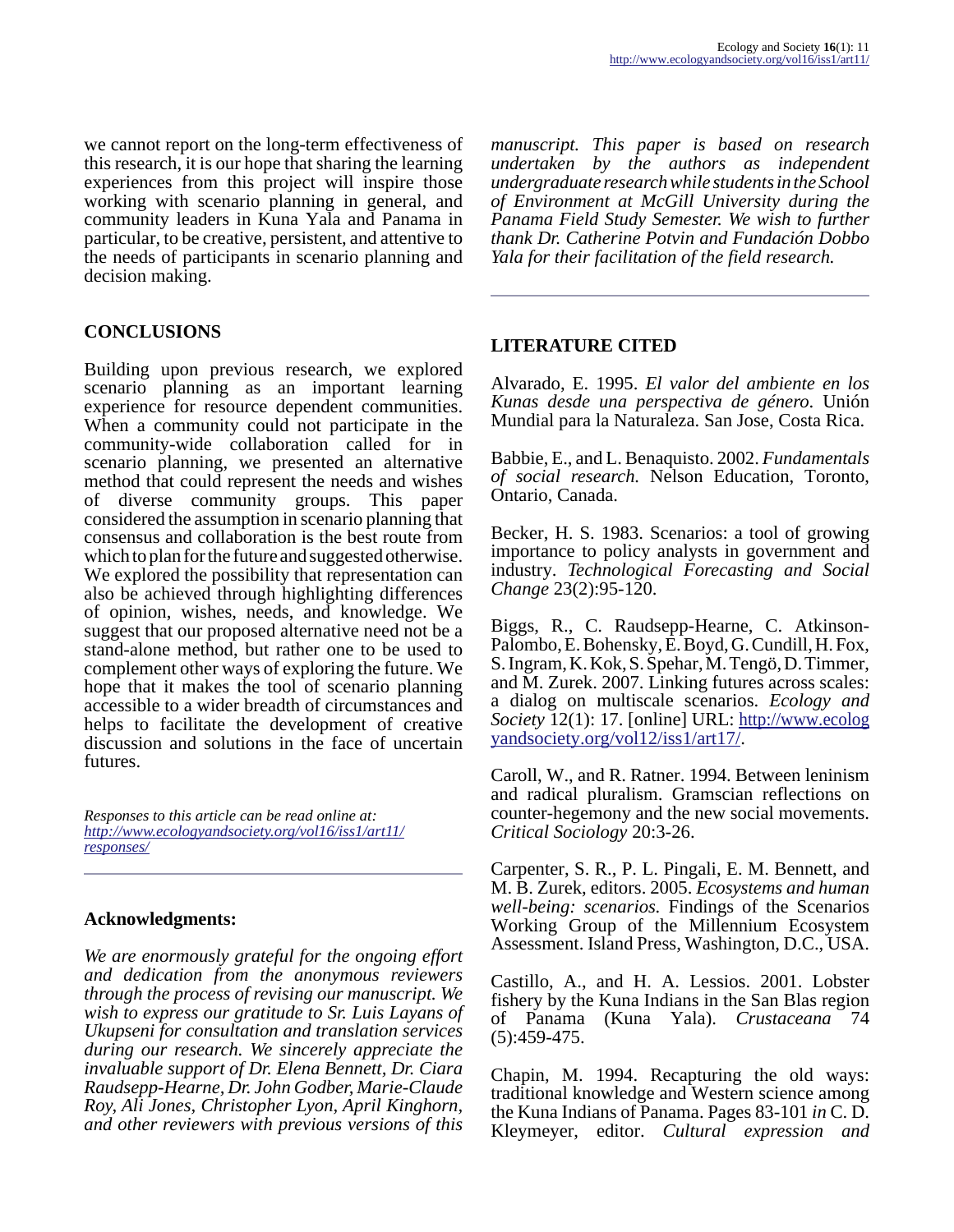*grassroots development: cases from Latin America and the Caribbean*. Lynne Rienner, Boulder, Colorado, USA.

Censos Nacionales de Poblacion y Vivienda (CNPV). 2000. Gobierno de Panama. [online] URL: [http://www.contraloria.gob.pa/dec/Aplicaciones/](http://www.contraloria.gob.pa/dec/Aplicaciones/POBLACION_VIVIENDA/volumen1/cuadr o1.htm) [POBLACION\\_VIVIENDA/volumen1/cuadro1.htm](http://www.contraloria.gob.pa/dec/Aplicaciones/POBLACION_VIVIENDA/volumen1/cuadr o1.htm) .

Enfors, E. I., L. J. Gordon, G. D. Peterson, and D. Bossio. 2008. Making investments in dryland development work: participatory scenario planning in the Makanya catchment, Tanzania. *Ecology and Society* 13(2): 42. [online] URL: [http://www.ecolog](http://www.ecologyandsociety.org/vol13/iss2/art42/) [yandsociety.org/vol13/iss2/art42/](http://www.ecologyandsociety.org/vol13/iss2/art42/).

Escobar, A. 1997. Cultural politics and biological diversity: state, capital and social movements in the Pacific Coast of Colombia. *In* L. Lowe and D. Lloyd, editors. *The politics of culture in the shadow of capital.* Duke University Press, Durham, North Carolina, USA.

Evans, K., W. de Jong, and P. Cronkleton. 2008. Future scenarios as a tool for collaboration in forest communities. *Surveys and Perspectives Integrating Environment and Society* 1(2):97-103.

Evans, K., S. J. Velarde, R. Prieto, S. N. Rao, S. Sertzen, K. Dávila, P. Cronkleton, and de W. Jong. 2006. *Field guide to the future: four ways for communities to think ahead.* E. Bennett and M. Zurek, editors. Nairobi: Center for International Forestry Research (CIFOR), ASB, World Agroforestry Centre, Jakarta, Indonesia and Nairobi, Kenya. [online] URL: [http://www.asb.cgiar.](http://www.asb.cgiar.org/PDFwebdocs/Evans-et-al-2006-Field-guide-to-the-future.pdf) org/PDFwebdocs/Evans-et-al-2006-Field-guide-to[the-future.pdf](http://www.asb.cgiar.org/PDFwebdocs/Evans-et-al-2006-Field-guide-to-the-future.pdf).

Fabricius, C., C. Folke, G. Cundill, and L. Schultz. 2007. Powerless spectators, coping actors, and adaptive co-managers: a synthesis of the role of communities in ecosystem management. *Ecology and Society* 12(1): 29. [online] URL: [http://www.e](http://www.ecologyandsociety.org/vol12/iss1/art29/) [cologyandsociety.org/vol12/iss1/art29/.](http://www.ecologyandsociety.org/vol12/iss1/art29/)

Howe, J. 1986. *The Kuna gathering: contemporary village politics in Panama.* University of Texas Press, Austin, Texas, USA.

Israel, B. A., A. J. Schulz, E. A. Parker, and A. B. Becker. 1998. Review of community-based research: assessing partnership approaches to

improve public health. *Annual Review of Public Health* 19:173-202.

Kok, K., M. Patel, D. S. Rothman, and G. Quaranta. 2006. Multi-scale narratives from an IA perspective: part II. Participatory local scenario development. *Futures* 38(3):285-311.

Lebel, L., P. Thongbai, K. Kok, J. B. R. Agard, E. Bennett, R. Biggs, M. Ferreira, C. Filer, Y. Gokhale, W. Mala, C. Rumsey, S. J. Velarde, M. Zurek, H. Blanco, T. Lynam, and Y. Tianxiang. 2005. Subglobal scenarios. Pages 227-258 *in* D. Capistrano, C. K. Samper, M. J. Lee, and C. Raudsepp-Hearne, editors. *Ecosystems and human well-being: multiscale assessments.* Findings of the sub-global assessments working group. Millennium Ecosystem Assessment Series Volume 4. Island Press, Washington, D.C., USA.

Mietzner, D., and G. Reger. 2005. Advantages and disadvantages of scenario approaches for strategic foresight. *International Journal of Technology Intelligence and Planning* 1(2):220-239.

Minkler, M. 2005. Community-based research partnerships: challenges and opportunities. *Journal of Urban Health: Bulletin of the New York Academy of Medicine* 82(2 Suppl 2)ii3-ii12.

Parsons, T. 1951. *The social system.* Routledge, London, UK.

Patel, M., K. Kok, and D. S. Rothman. 2007. Participatory scenario construction in land use analysis: an insight into the experiences created by stakeholder involvement in the Northern Mediterranean. *Land Use Policy* 24:546-561.

Peterson, G. D., G. S. Cumming, and S. R. Carpenter. 2003. Scenario planning: a tool for conservation in an uncertain world. *Conservation Biology* 17(2):358-366.

Ratcliffe, J. 2002. Scenario planning: strategic interviews and conversations. *Foresight* 4(1):19-30.

Riessman, C. K. 1994. *Narrative analysis.* Sage, London, UK.

Robinson, J. 1990. Futures under a glass: a recipe for people who hate to predict. *Futures* 22 (8):820-842.